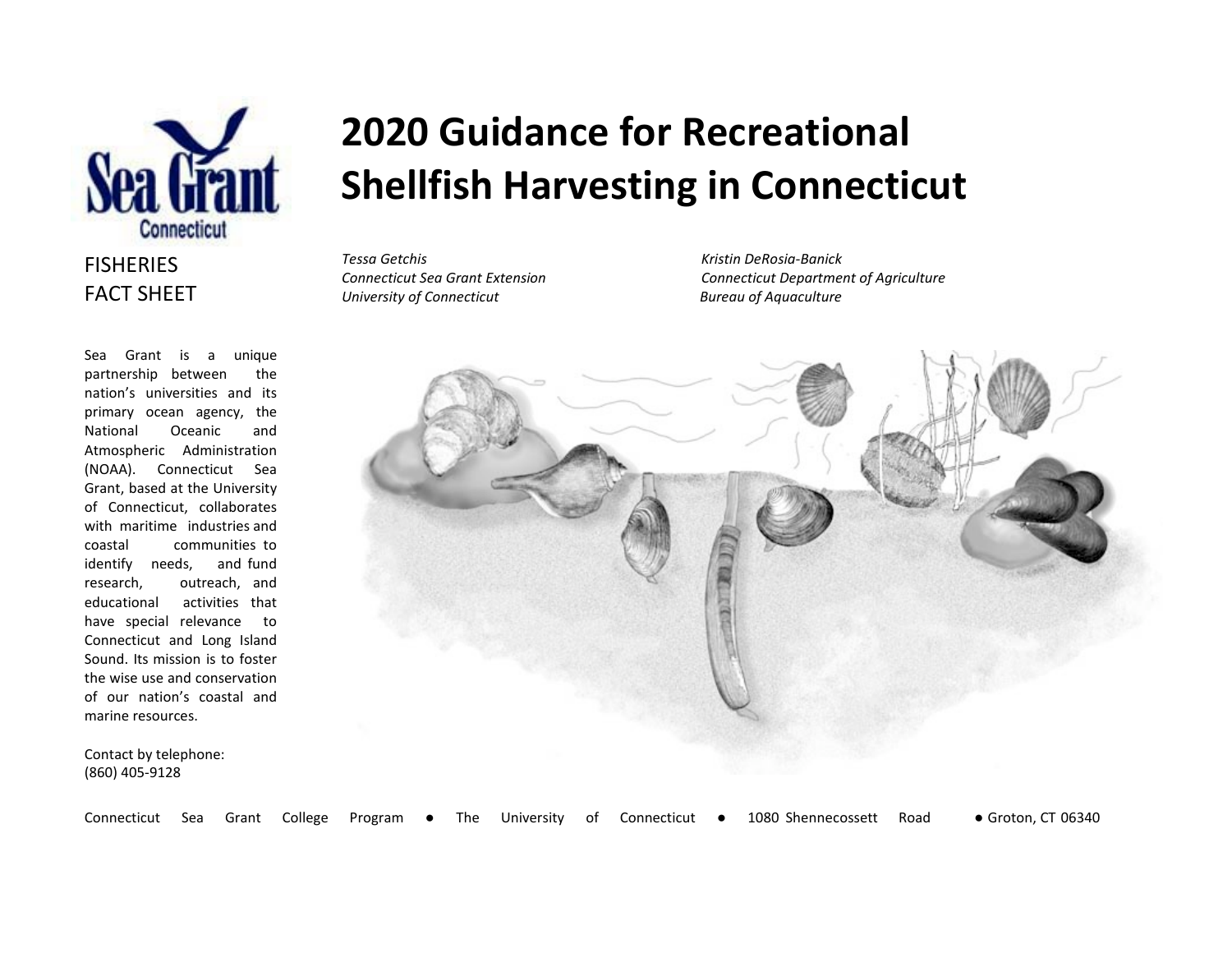## **2020 Guide to Shellfishing Along the Coast of Connecticut**

#### **Rules and Regulations**

Before shellfishing in Connecticut, it is important to review the local rules and regulations. Shellfishing regulations are established and enforced to protect human health and also to preserve the living marine resources and ecosystems within which they exist. Each municipality within the State sets its own shellfisheries regulations including species, size restrictions, harvest limits, closures and fees. Shellfishing is allowed between sunrise and sunset, and recreational seasons are year-round with a few exceptions noted in the following pages. An individual permit is required in most towns and that permit must be carried at all times when shellfishing.

There are a variety of implements to harvest shellfish, such as rakes or tongs. These tools must have openings or spacing between the teeth or prongs of one inch (1") or greater. Individual towns may restrict specific harvesting tools and/or methods to avoid damage to shellfish or overharvesting the resource in a particular area.

Size limits are established to ensure that shellfish are given time to reproduce before they are harvested. This is critical to sustain populations over time. To measure shellfish, be sure to carry the appropriate size shellfish ring, slot or gauge. These items can usually be purchased at your local bait shop or permit sale location. Undersize shellfish must be immediate returned to the water in which they were harvested.

#### **Public Health and Seafood Safety**

Harvesting whether for personal consumption or bait is limited to "Approved" or "Conditionally Approved-Open" areas excluding leased or franchised commercial shellfish beds. Maps of the available harvest areas are provided to permit holders and also may be viewed online at the *Connecticut Shellfisheries Mapping Atlas*:

http://cteco.uconn.edu/projects/aquaculture/viewer.htm. Shellfish harvested from recreational areas are intended to be consumed by the harvester and their family members. Shellfish taken from these areas cannot be offered for sale or barter.

Periodically, shellfishing areas may be closed due to rainfall or pollution events. The status of these areas can be obtained by calling the local shellfish information line or by checking status signs at the shellfishing area. Status signs are posted at these areas for your convenience.

It is important to follow safe practices when handling, storing and cooking shellfish. Harvesters must take care to properly handle their catch. Shellfish should be promptly refrigerated in a self-draining container. They should never be stored in water or hung overboard from a dock or boat since they are filter feeders and may concentrate contaminants from that new environment. Generally, quahogs (hard shell clams) and oysters can be stored for up to seven days. Mussels and softshell clams are not able to completely close their shells, and therefore, the shelf life of these products may be three to four days. Bay scallop meats or other shucked shellfish should be consumed within three days. Individuals with compromised immune systems should NOT consume raw shellfish.

#### **A Healthy Environment**

In the interest of preventing growth of non-native species, shellfish disease and parasites, no shellfish taken from or originating from areas outside of Long Island Sound may be placed, planted, or disposed of in Long Island Sound or its tributaries without written approval of the Connecticut Department of Agriculture, Bureau of Aquaculture. In addition, shellfish should not be harvested from shellfish classification area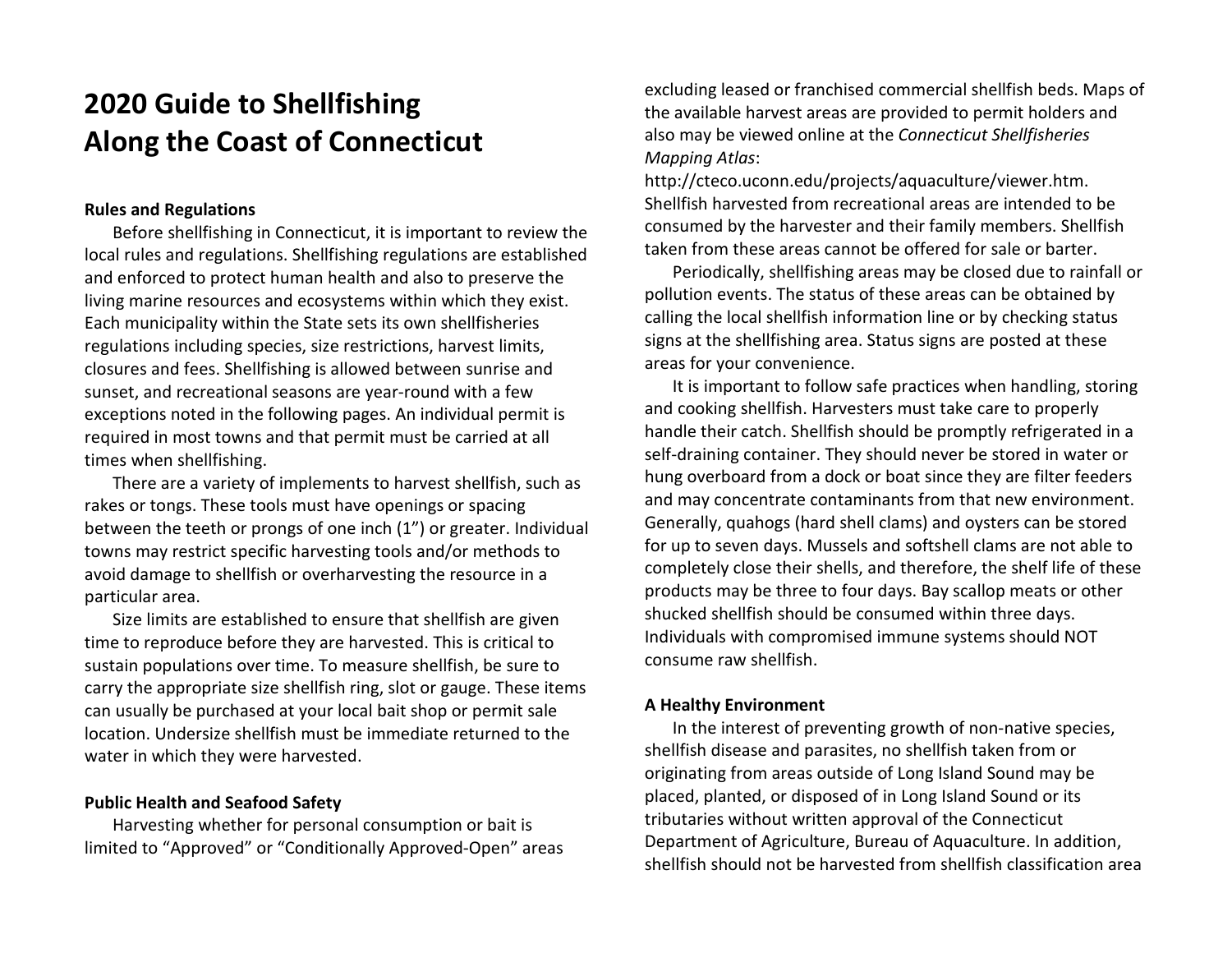and placed in another (e.g. hung from a dock or boat). This could jeopardize the health of the end consumer and can also create the potential of transferring disease and aquatic "hitchhiking" organism to new areas. The introduction of non-native organisms can be damaging to the marine environment.

The following guide summarizes recreational shellfishing information for individual municipalities. The Connecticut Sea Grant Extension Program has made every effort to ensure the accuracy of this information. Contact your local shellfish commission to find out where to purchase shellfishing permits, and to receive notification about shellfish ground closures in your area. Enjoy the season!

#### **Supplementary Information**

For additional information on shellfisheries regulations, contact: CT Department of Agriculture, Bureau of Aquaculture (203) 874-0696 / fax (203) 783-9979 [dept.agric@ct.gov](mailto:dept.agric@ct.gov) [http://www.ct.gov/doag,](http://www.ct.gov/doag) select "Aquaculture"

#### **Publication Reference**

Getchis, T. and K. DeRosia-Banick. 2020. A Guide to Recreational Shellfishing in Connecticut. Connecticut Sea Grant Program. Groton, CT. CTSG-04-06R. 6pp.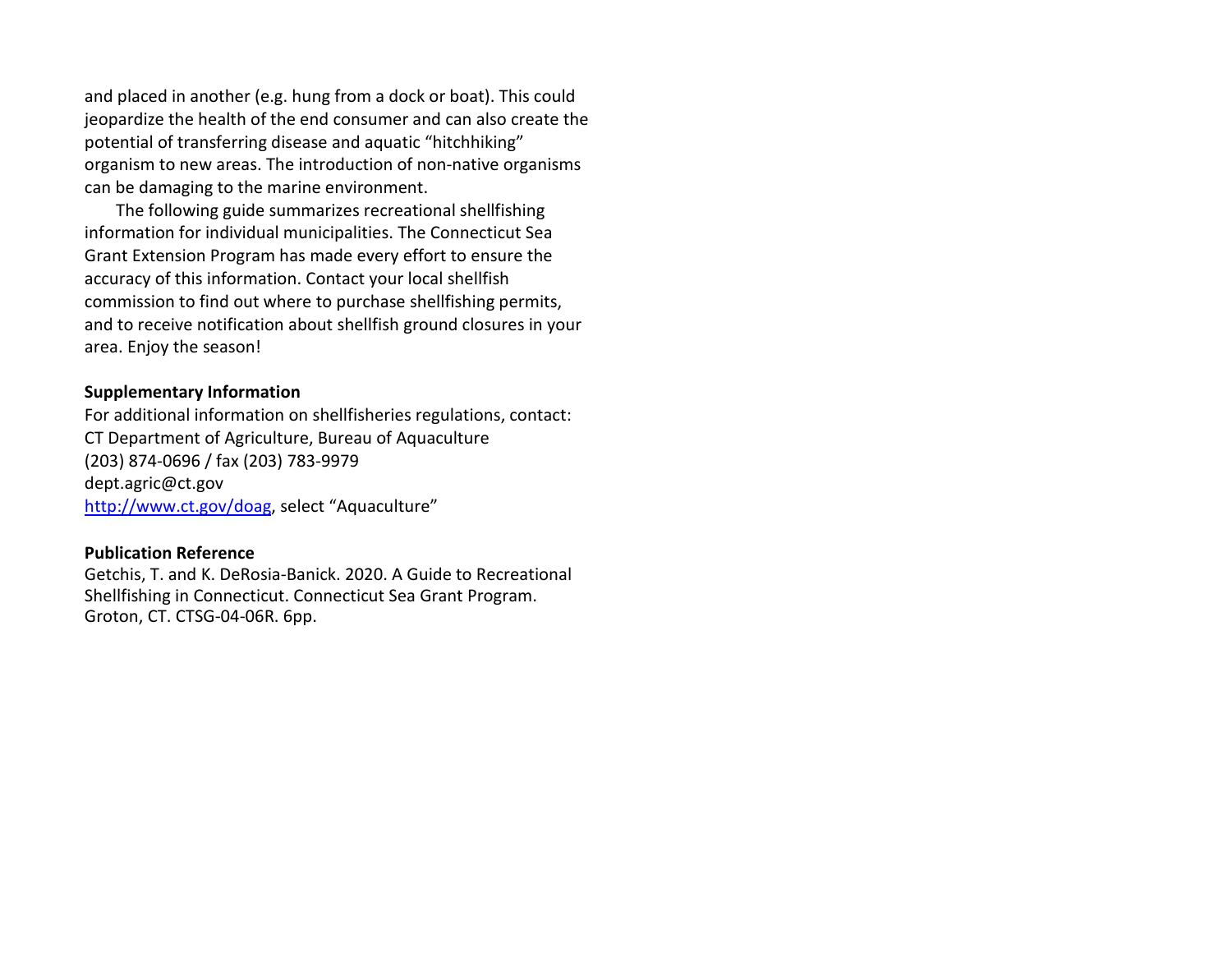|                      | <b>YEARLY</b>     |                    |                         |                           | .                          | <b>MONTHLY</b>                           |                   |                           | <b>WEEKLY</b>     |                           | <b>DAILY</b>      |                           | <b>EXCEPTIONS</b>                                                |  |
|----------------------|-------------------|--------------------|-------------------------|---------------------------|----------------------------|------------------------------------------|-------------------|---------------------------|-------------------|---------------------------|-------------------|---------------------------|------------------------------------------------------------------|--|
| <b>TOWN</b>          | resident<br>adult | resident<br>senior | resident<br>child       | non-<br>resident<br>adult | non-<br>resident<br>senior | non-<br>resident<br>taxpayer             | resident<br>adult | non-<br>resident<br>adult | resident<br>adult | non-<br>resident<br>adult | resident<br>adult | non-<br>resident<br>adult |                                                                  |  |
| <b>Branford</b>      | \$5.00            | free               | under age<br>16 free*   | \$50.00                   |                            |                                          |                   |                           |                   |                           |                   | \$10.00                   |                                                                  |  |
| <b>Clinton</b>       | \$25.00           | \$15.00            |                         | \$75.00                   | \$65.00                    | \$25.00                                  |                   |                           |                   |                           |                   | \$25.00                   | Open Jan 1 - Apr 30; Dec<br>1-31; Military discount<br>available |  |
| <b>Darien</b>        | \$20.00           | free               | under age<br>16 free*   | \$40.00                   | \$40.00                    |                                          |                   |                           |                   |                           |                   |                           | Stamford residents<br>entitled to Darien<br>resident rate        |  |
| East Lyme            | \$35.00           | \$25.00            | under age<br>12 free*   | \$50.00                   | \$35.00                    |                                          |                   |                           |                   |                           | \$5.00            | \$15.00                   |                                                                  |  |
| <b>Fairfield</b>     | \$20.00           | \$10.00            |                         | \$40.00                   |                            |                                          |                   |                           |                   |                           |                   |                           |                                                                  |  |
| Greenwich            | \$15.00           | \$10.00            | \$1.00<br>ages 5-13*    |                           |                            |                                          |                   |                           |                   |                           |                   |                           |                                                                  |  |
| Groton               | \$25.00           | \$10.00            |                         | \$35.00                   | \$20.00                    |                                          | \$12.00           | \$20.00                   | \$10.00           | \$15.00                   | \$5.00            | \$8.00                    | seasonal oyster fee                                              |  |
| Guilford             | \$25.00           | \$15.00            |                         | \$75.00                   | \$65.00                    | \$25.00                                  |                   |                           |                   |                           |                   | \$25.00                   |                                                                  |  |
| <b>Madison</b>       | \$20.00           | \$10.00            |                         | \$75.00                   |                            |                                          |                   |                           |                   |                           |                   | \$25.00                   |                                                                  |  |
| Milford              | free              | free               | free                    | free                      | free                       | free                                     |                   |                           |                   |                           |                   |                           |                                                                  |  |
| <b>Niantic River</b> | \$35.00           | \$25.00            | under age 12<br>$free*$ | \$50.00                   | \$35.00                    |                                          |                   |                           |                   |                           | \$5.00            | \$15.00                   | seasonal scallop fee<br>\$35.00                                  |  |
| <b>Norwalk</b>       | \$17.00           | \$9.00             | $$2.00*$                | \$39.00                   | \$39.00                    |                                          |                   |                           |                   |                           |                   |                           |                                                                  |  |
| <b>Stamford</b>      | \$10.00           | \$3.00             |                         |                           |                            |                                          |                   |                           |                   |                           |                   |                           | Stamford residents<br>entitled to Darien<br>resident rate        |  |
| Stonington           | \$25.00           | \$5.00             | 12 and<br>under free    | \$40.00                   | \$20.00                    | Treated<br>as<br>resident                |                   |                           |                   |                           | \$6.00            | \$12.00                   | active duty military<br>\$25.00; seasonal scallop<br>fee         |  |
| Waterford            | \$25.00           | \$12.00            |                         | \$35.00                   | \$25.00                    | \$20.00                                  | \$15.00           |                           | \$10.00           | \$15.00                   | \$8.00            | \$10.00                   | Closed Jan 1 - Mar 31                                            |  |
| Westport             | \$30.00           | \$15.00            | under age<br>17 free*   | \$60.00                   | \$30.00                    | Seniors<br>\$15.00;<br>Adults<br>\$30.00 |                   |                           |                   |                           | \$15.00           | \$15.00                   | resident=CT resident<br>Age 85 & up free with<br>permit          |  |

### **RECREATIONAL SHELLFISH PERMIT FEES –**These fees apply to the harvest clams, mussels and oysters unless otherwise noted.

\* Daily harvest limits for one person apply. Child must be with permitted adult.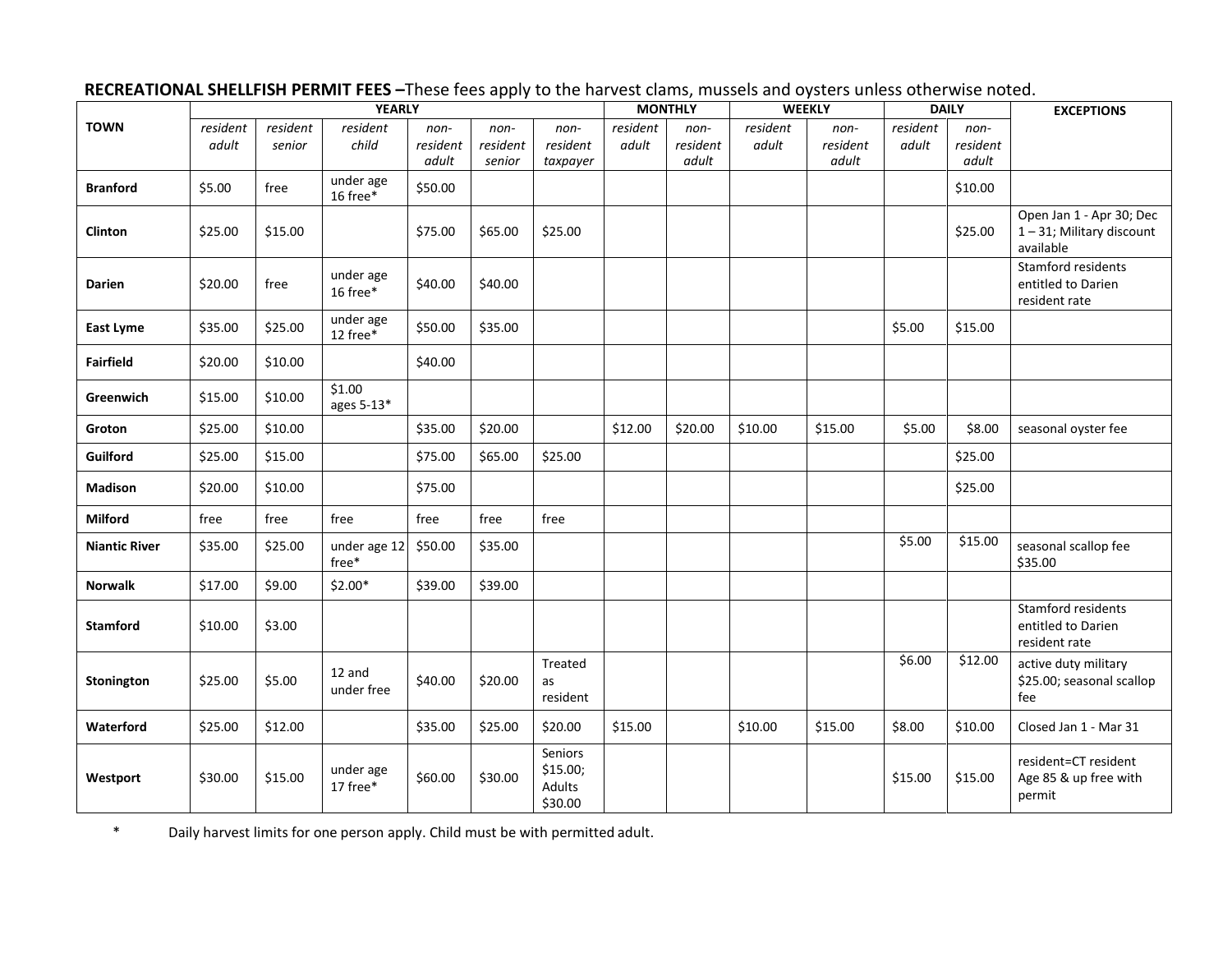#### **SHELLFISH SIZE and DAILY LIMIT RESTRICTIONS**

|                            |                                   | <b>QUAHOG CLAM</b>                                         | <b>SOFT SHELL</b>               |                        | <b>RAZOR CLAM</b>               |                                                | <b>EASTERN OYSTER</b>           |                                                            | <b>BLUE MUSSEL</b>              |                                                            | <b>BAY SCALLOP</b>  |                                                            |
|----------------------------|-----------------------------------|------------------------------------------------------------|---------------------------------|------------------------|---------------------------------|------------------------------------------------|---------------------------------|------------------------------------------------------------|---------------------------------|------------------------------------------------------------|---------------------|------------------------------------------------------------|
| <b>TOWN</b>                | size<br>restriction<br>(variable) | harvest<br>limit                                           | size<br>restriction<br>(length) | harvest<br>limit       | size<br>restriction<br>(length) | harvest<br>limit                               | size<br>restriction<br>(length) | harvest<br>limit                                           | size<br>restriction<br>(length) | harvest<br>limit                                           | size<br>restriction | harvest<br>limit                                           |
| <b>Branford</b>            | $\ast$                            | 1/ <sub>2</sub> bushel                                     | 2 inches                        | 1/4 bushel             | 3 inches                        | 1/ <sub>8</sub> bushel                         | 3 inches                        | 1/ <sub>2</sub> bushel                                     | 2 inches                        | 1/4 bushel                                                 |                     |                                                            |
| <b>Clinton</b>             | 1.5 inches                        | 1/ <sub>2</sub> bushel                                     | 1.5 inches                      | 1/4 bushel             | 3 inches                        | 1/ <sub>8</sub> bushel                         | 3 inches                        | 1/ <sub>2</sub> bushel                                     | <b>NR</b>                       | 1/4 bushel                                                 |                     |                                                            |
| <b>Darien</b>              | 1.5 inches                        | 1/ <sub>2</sub> bushel                                     | 1.5 inches                      | 1/ <sub>2</sub> bushel | 4 inches                        | 1/ <sub>2</sub> bushel                         | 3 inches                        | 1/2 bushel                                                 | 2 inches                        | 1/ <sub>2</sub> bushel                                     |                     |                                                            |
| East Lyme                  | $\ast$                            | 1/4 bushel                                                 | 1.5 inches                      | 1/4 bushel             | 4 inches                        | 1/4 bushel                                     | 3 inches                        | 1/4 bushel                                                 | 2 inches                        | <b>NR</b>                                                  |                     |                                                            |
| <b>Fairfield</b>           | $\ast$                            | 1/ <sub>2</sub> bushel                                     | 1.5 inches                      | 1/ <sub>2</sub> bushel | 4 inches                        | 1/2 bushel                                     | 3 inches                        | 24 per<br>day <sup>R</sup>                                 | 2 inches                        | 1/ <sub>2</sub> bushel                                     |                     |                                                            |
| Greenwich                  | $\ast$                            | 1/4 bushel                                                 | 1.5 inches                      | 1/4 bushel             | 4 inches                        | 1/4 bushel                                     | 3 inches                        | $***$                                                      | 1.5 inches                      | 1/ <sub>4</sub> bushel                                     |                     |                                                            |
| Groton                     | 2 inches                          | 1/4 bushel                                                 | 2 inches                        | 1/4 bushel             | 2 inches                        | 1⁄4 bushel                                     | 3 inches                        | 30 per<br>day <sup>R</sup>                                 | <b>NR</b>                       | 1/4 bushel                                                 | $\ast\ast$          | $***$                                                      |
| Guilford                   | $\ast$                            | 1/ <sub>2</sub> bushel                                     | 1.5 inches                      | 1/4 bushel             | 3 inches                        | 1/ <sub>8</sub> bushel                         | 3 inches                        | 1/ <sub>2</sub> bushel                                     | <b>NR</b>                       | 1/4 bushel                                                 |                     |                                                            |
| Guilford<br>(non-resident) | $\ast$                            | 1/4 bushel                                                 | 1.5 inches                      | 1/ <sub>4</sub> bushel | 3 inches                        | 1/ <sub>8</sub> bushel                         | 3 inches                        | 1/4 bushel                                                 | ΝR                              | 1/ <sub>4</sub> bushel                                     |                     |                                                            |
| <b>Madison</b>             | $\ast$                            | 1/4 bushel                                                 | 2 inches                        | 1/4 bushel             | 3 inches                        | 1/4 bushel                                     | $***$                           | $***$                                                      | 2 inches                        | 1/4 bushel                                                 |                     |                                                            |
| <b>Milford</b>             | $\ast$                            | 1/ <sub>2</sub> bushel                                     | 1.5 inches                      | 1/ <sub>2</sub> bushel | 1.5 inches                      | 1/ <sub>2</sub> bushel                         | 3 inches                        | 1/ <sub>2</sub> bushel                                     | <b>NR</b>                       | 1/ <sub>2</sub> bushel                                     |                     |                                                            |
| <b>Niantic River</b>       | $\ast$                            | 1/4 bushel                                                 | 1.5 inches                      | 1/4 bushel             | 4 inches                        | 1/4 bushel                                     | 3 inches                        | 1/4 bushel                                                 | 2 inches                        | <b>NR</b>                                                  | ***                 | ***                                                        |
| <b>Norwalk</b>             | $\ast$                            | 1/ <sub>2</sub> bushel<br>(all species<br>in<br>aggregate) | 1.5 inches                      |                        |                                 | 1/2 bushel<br>(all species<br>in<br>aggregate) | 3 inches                        | 1/ <sub>2</sub> bushel<br>(all species<br>in<br>aggregate) | <b>NR</b>                       | 1/ <sub>2</sub> bushel<br>(all species<br>in<br>aggregate) | $\ast\ast$          | 1/ <sub>2</sub> bushel<br>(all species<br>in<br>aggregate) |
| <b>Stamford</b>            | $\ast$                            | 1/ <sub>2</sub> bushel                                     |                                 |                        |                                 |                                                |                                 |                                                            |                                 |                                                            |                     |                                                            |
| Stonington                 | $\ast$                            | 1/ <sub>2</sub> bushel                                     | 1.5 inches                      | 1/ <sub>2</sub> bushel | 1.5 inches                      | 1/ <sub>2</sub> bushel                         | 3 inches                        | 30 count                                                   | <b>NR</b>                       | 1/ <sub>2</sub> bushel                                     | $***$               | $***$                                                      |
| Waterford                  | $\ast$                            | 1/ <sub>2</sub> bushel                                     | 1.5 inches                      | 1/ <sub>2</sub> bushel | 4 inches                        | 1/ <sub>2</sub> bushel                         |                                 |                                                            |                                 |                                                            |                     |                                                            |
| Westport                   | $\ast$                            | 1/ <sub>2</sub> bushel                                     | 1.5 inches                      | 1/ <sub>2</sub> bushel | 4 inches                        | 1/ <sub>2</sub> bushel                         | 3 inches                        | 1/ <sub>2</sub> bushel                                     | 2 inches                        | 1/ <sub>2</sub> bushel                                     |                     |                                                            |

**\*** May not pass through a ring of one and one-half inches internal diameter and **Conversions** may not be less than one inch in thickness.

\*\* Must not pass through a two inch ID ring & must be an adult witha clearly 1 bushel (U.S., dry) = 8 gallons (U.S., dry) defined growth ring.

\*\*\* Seasonal harvest only, check with town for more information. 1/4 bushel = 1 peck (U.S., dry) = 2 gallons (U.S., dry)

**R =** Restricted, season closed June 1 – Sept 31

**NR** Not restricted 1 inch = 2.5 centimeters